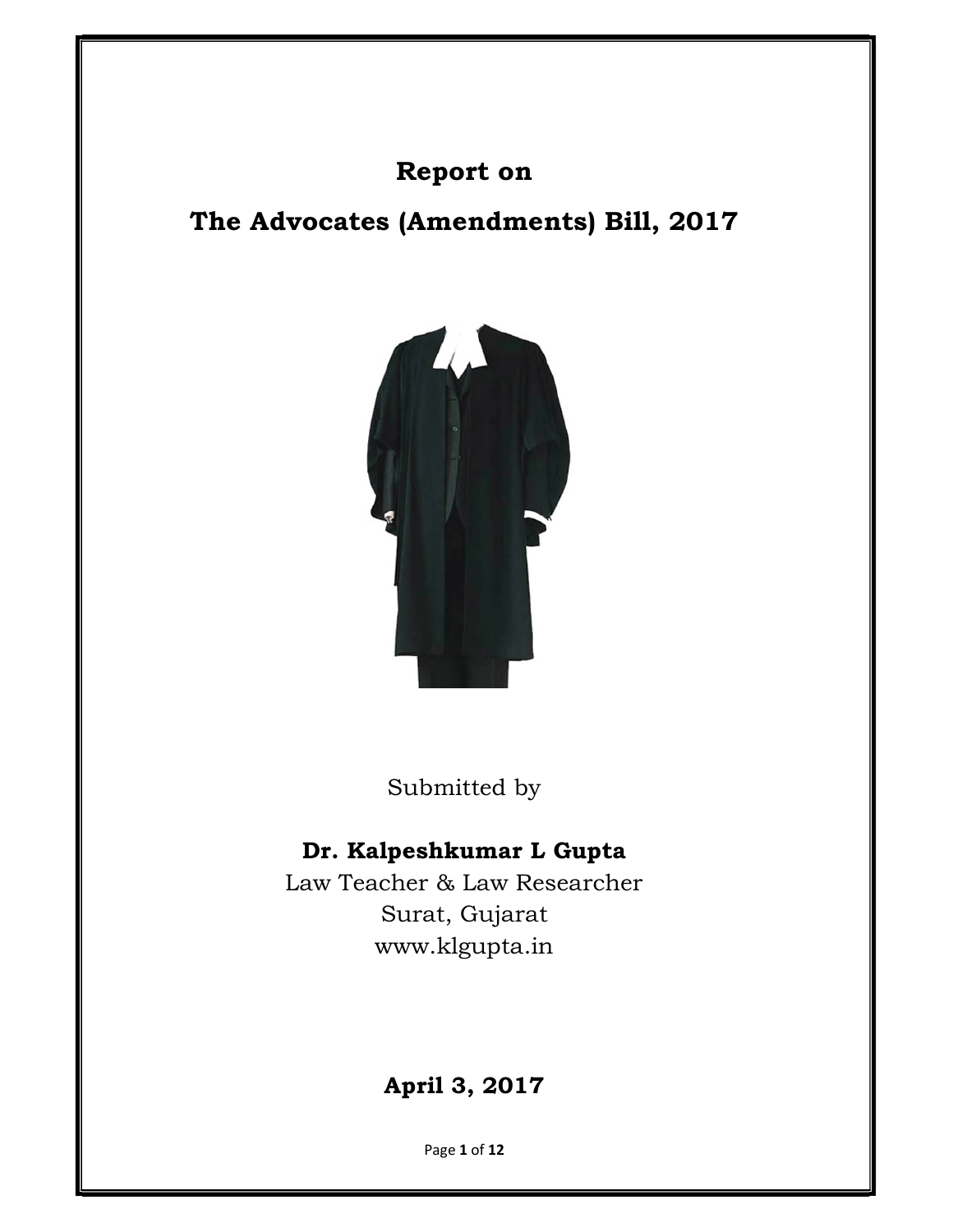# Table of Content

| Sr. No.        | <b>Topic</b>                                                                                   | Page<br>No |
|----------------|------------------------------------------------------------------------------------------------|------------|
| 1              | Background of the issue                                                                        | 3          |
| 2              | Issue raised in haste                                                                          | 4          |
| 3              | Issue of Strike                                                                                | 5          |
| 4              | Section 19 : State Bar Council to send copies of rolls<br>of advocates to Bar Council of India | 7          |
| 5              | Section 35 :- Punishment of advocates for misconduct                                           | 8          |
| 6              | Section 45A :- Claim for compensation in certain<br>cases.                                     | 10         |
| $\overline{7}$ | Advocates' Role (Relevant to present issue)                                                    | 11         |
| 8              | <b>Final Remarks</b>                                                                           | 12         |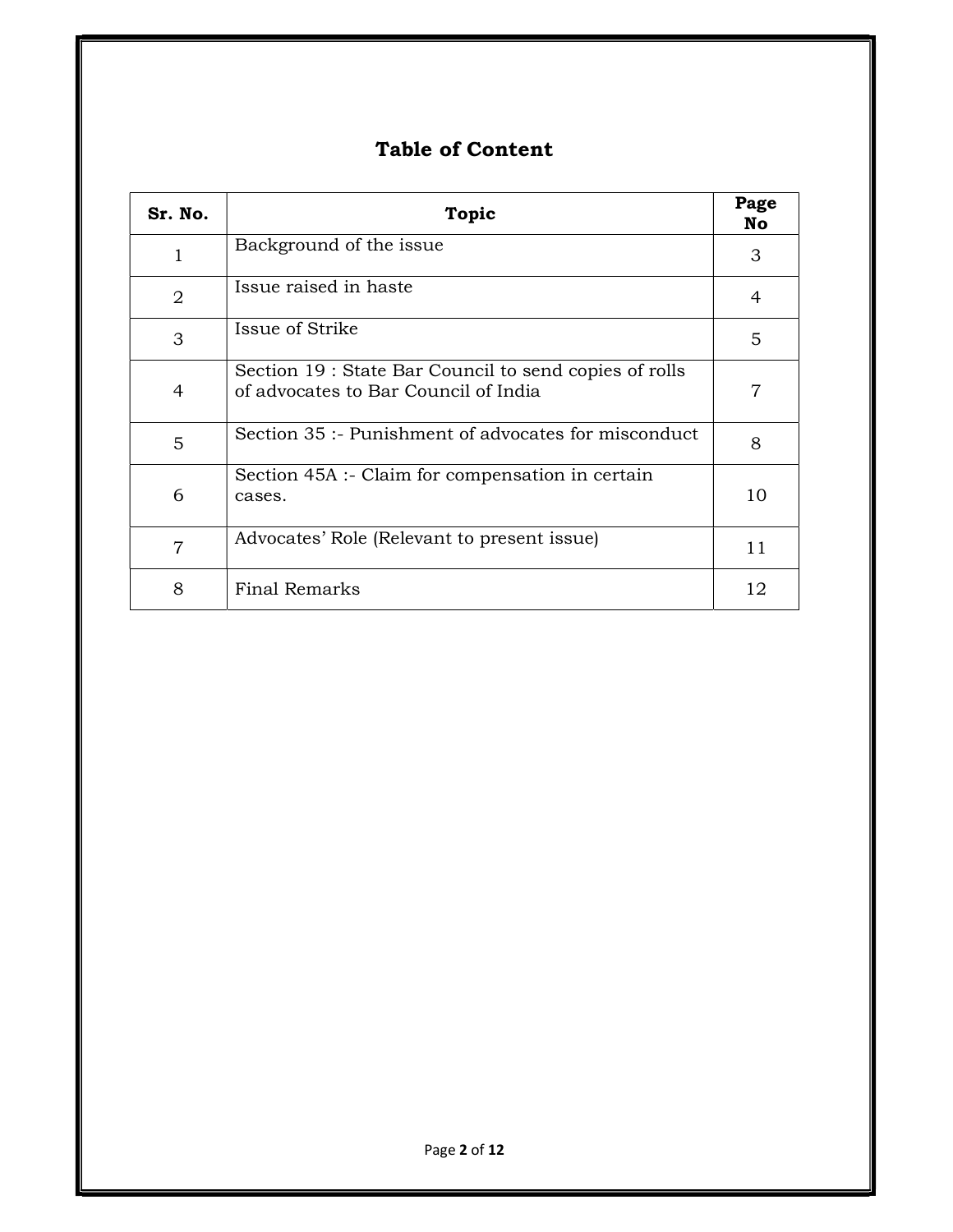## 1. Background of the Issue

Law Commission of India in its report No. 266 dated March 23, 2017 recommended certain amendments in the Advocates Act, 1961.

Law Commission emphasised on better regulatory mechanism for proper conduct of law professional. It heavily relied upon on recent case Mahipal Singh Rana  $v/s$ . State of UP (AIR 2016 SC 3302), in which an Advocate intimidated and threatened a Civil Judge (Senior Division). Law Commission of India invited suggestions from all stakeholders from all over the India. Bar Council of India submitted recommendations alongwith draft bill. The Law Commission while reviewing the Advocates Act felt that the conduct of the advocates, directly as well indirectly affects the functioning of the courts and thereby contributes to the pendency of cases. The Commission felt that some provisions would be necessary to regulate the conduct of advocates in the court, which affects the functioning of the court as well as expectations of the aggrieved.

Full Report is here http://lawcommissionofindia.nic.in/reports/Report266.pdf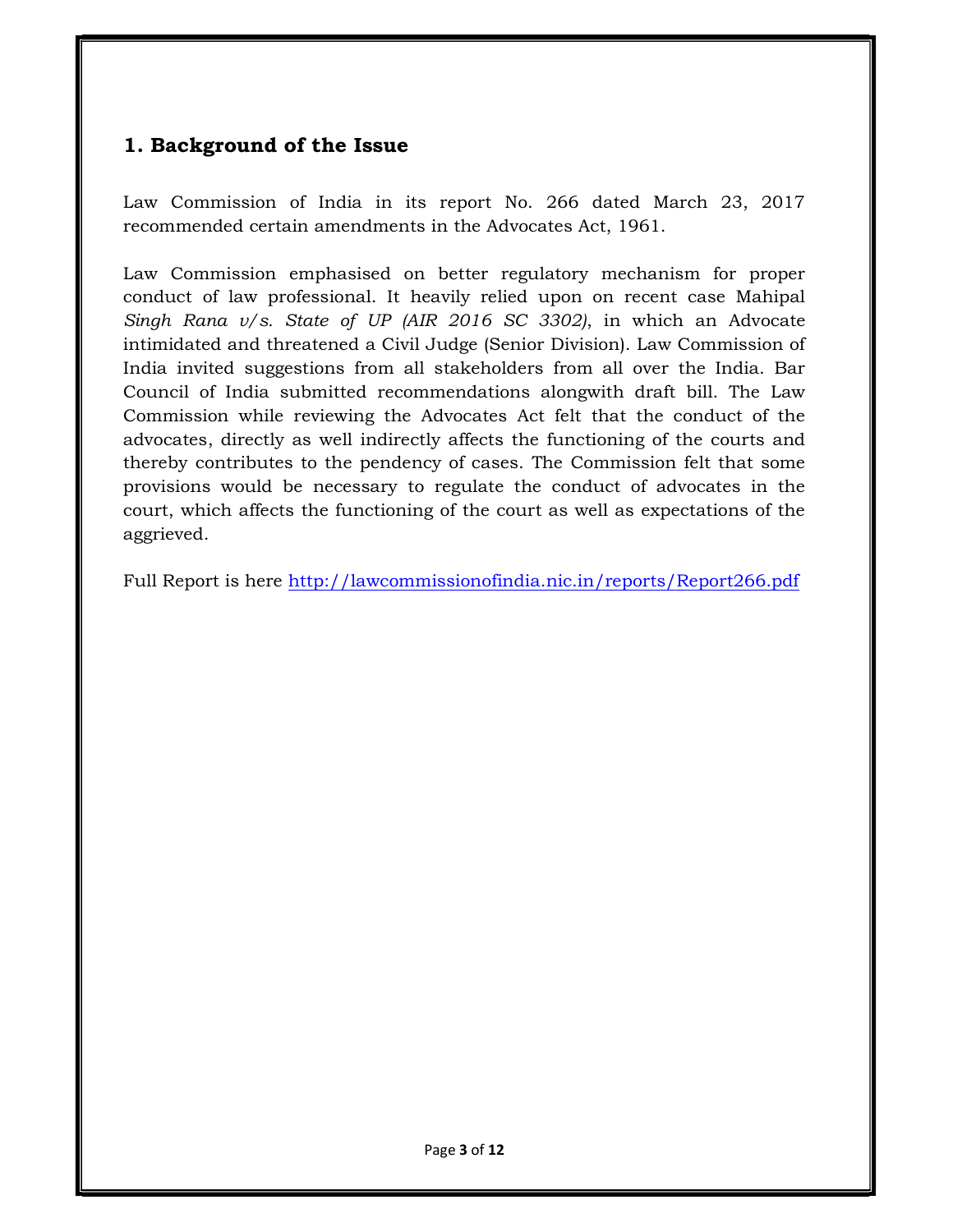### 2. Issue raised in haste

Looking at law commission's report, it has come out that Hon'ble Supreme Court of India referred the matter in haste to Law Commission of India for research purpose (para 5.4, page 10). Ultimately the commission sent the recommendations to Bar Council of India to amend the Advocate Act.

5.4 Being dismayed with the unsatisfactory regulatory mechanism governing the advocates, the **Supreme Court expressed its anguish** observing that there was an urgent need to review the provisions of the Advocates Act, particularly dealing with the regulatory mechanism for the legal profession and other identical issues in consultation with all concerned.

SC should have asked Bar Council to take disciplinary action under Section 35 (Punishment of advocates for misconduct) rather than demanding radical change in whole Advocates Act.

Chapter XI – Advocacy lurking in the shadow. In this chapter the law commission highlights the issue of fake/bogus advocates which is affecting the Indian Judicial system. The commission cited the media report stating that 33 to 45% of advocates are fake. This raises further issue, why the commission did not collect and cited the figure received from Bar Council of State.

As per recent media reports, the Bar Council of India conducted verification of advocates under the Bar Council of India Certificate and Place of Practice (Verification) Rules, 2015, and it was reported that a very high percentage (33 to 45%) of advocates were fake.

Chapter XII – Legal Education in India. In this chapter, the commission highlighted issue of legal education in India. As per my view, the commission should have prepared a separate report on this rather than including in the present report which focuses on amendment in Advocates Act.

Chapter XIII – Pre-enrolment training of advocates. In this chapter, the commission opined with the support of some judicial pronouncements that half baked advocates appearing in court. It recommended pre-enrolment training and apprenticeship before the induction of a person as an advocate. This is creating another layer after All India Bar Exam (AIBE) which seeks suitability of law graduate to be an advocate. As per my understanding and experience, there is no requirement of this training. From my view point law graduates must go under training/apprenticeship from their first year of law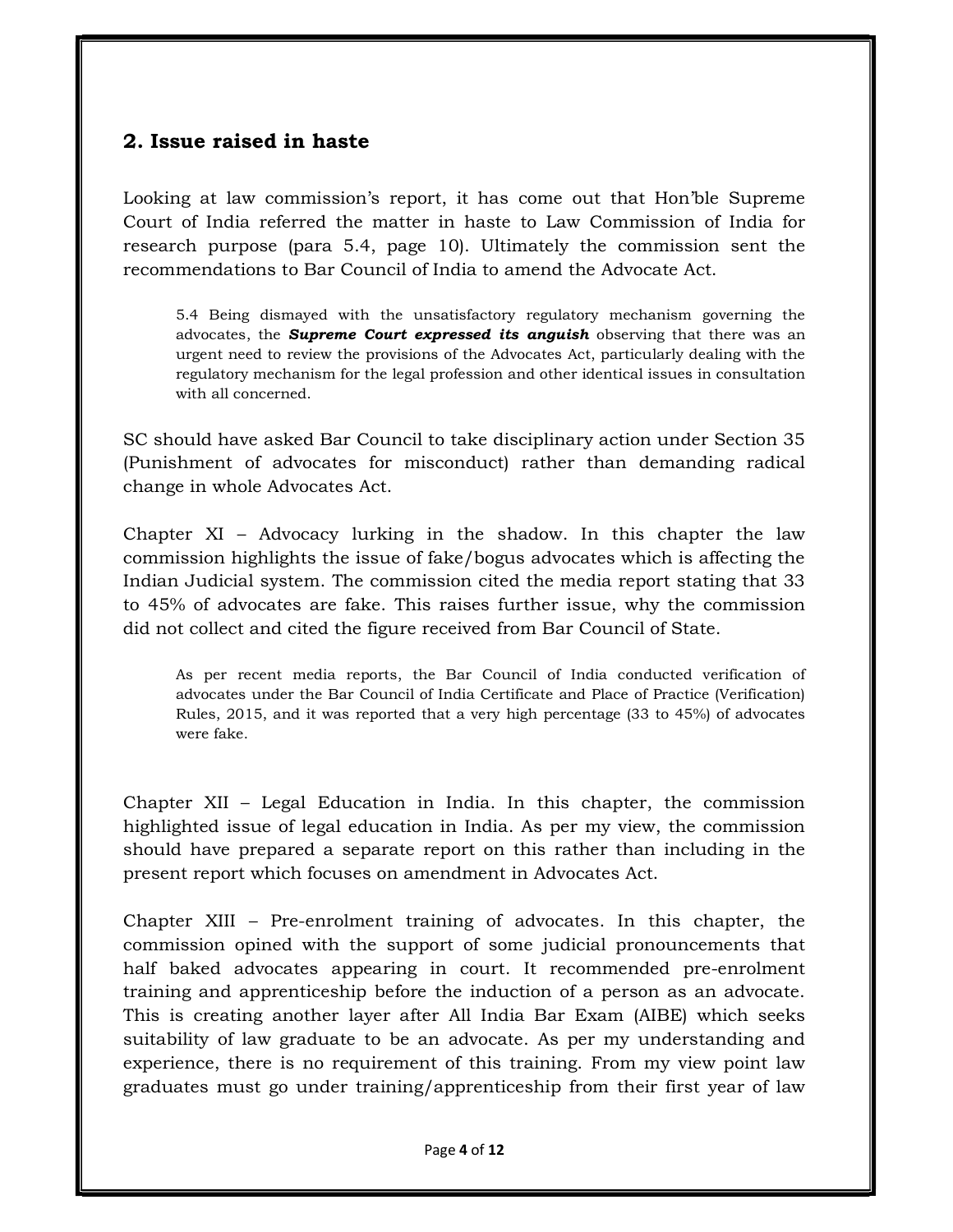study. District Bar Council provide for proper training programmes for young budding advocates.

### 3. Issue of Strike

Law Commission should have mentioned figures (State Bar Council wise, reasons of strike) of number of days wasted in strike. This would have helped the stakeholders to respond well.

……..all the High Courts through the Chief Justices were requested to send data on loss of working days by call of strikes in their respective jurisdictions, during the last five years. The Commission was astonished on going through the responses received pursuant to its request, as it was found that the strikes by the advocates were rampant throughout the length and breadth of the country with little variation in degree. (Page 12)

Chapter VII regarding loss of court's working days: A Staggering Fact does not give proper picture of the strike issue. Commission highlighted the some district courts and recommended insertion of new Section 35A

Section 35A – Prohibition on the boycotts or abstention from court's work

No association of advocate or any member of the association or any advocate, either individually or collectively, shall, give a call for boycott or abstinence from court's work or boycott or abstain from court's work or cause obstruction in any form in court's functioning or in court premises."

No collective bargain for advocates

Chapter VIII – Supreme Court Judgement on Strike – Reprehensible Act. In this chapter the commission relied upon some judgements of Hon'ble SC which upheld advocate's strike as illegal. SC opined that this act of advocates lead to pendency of cases. Advocates also have right for collective bargaining if their genuine and urgent demands are not met with.

What if judges fail in their duty?

In the report the commission put stress on advocates' conduct towards judiciary and their clients. Advocates are having greater responsibility towards the society in securing justice. If we look at other side judges also have same responsibility towards the litigants who approach courts seeking timely justice but unfortunately they failed to get so. Judges' case disposal rate is too low to reduce the backlog. It is true that vacancy of judges is one of the reasons but what about judges' efficiency in justice delivery in timely manner. Vacation in courts also one of the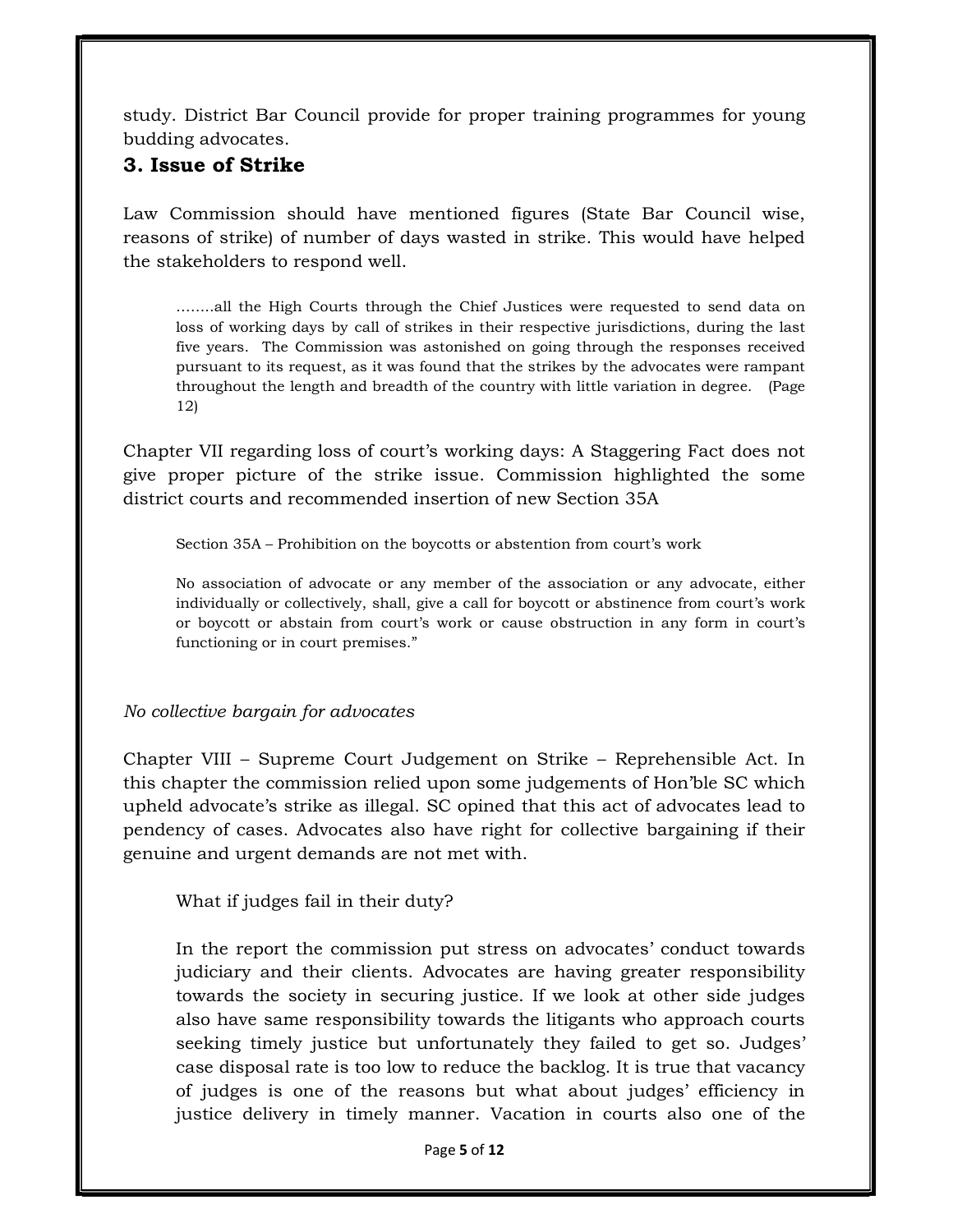reason of pendency of cases in India. We have not heard that judges want to waive the vacation period. Judiciary is heavily taking on the advocates in country in greater haste.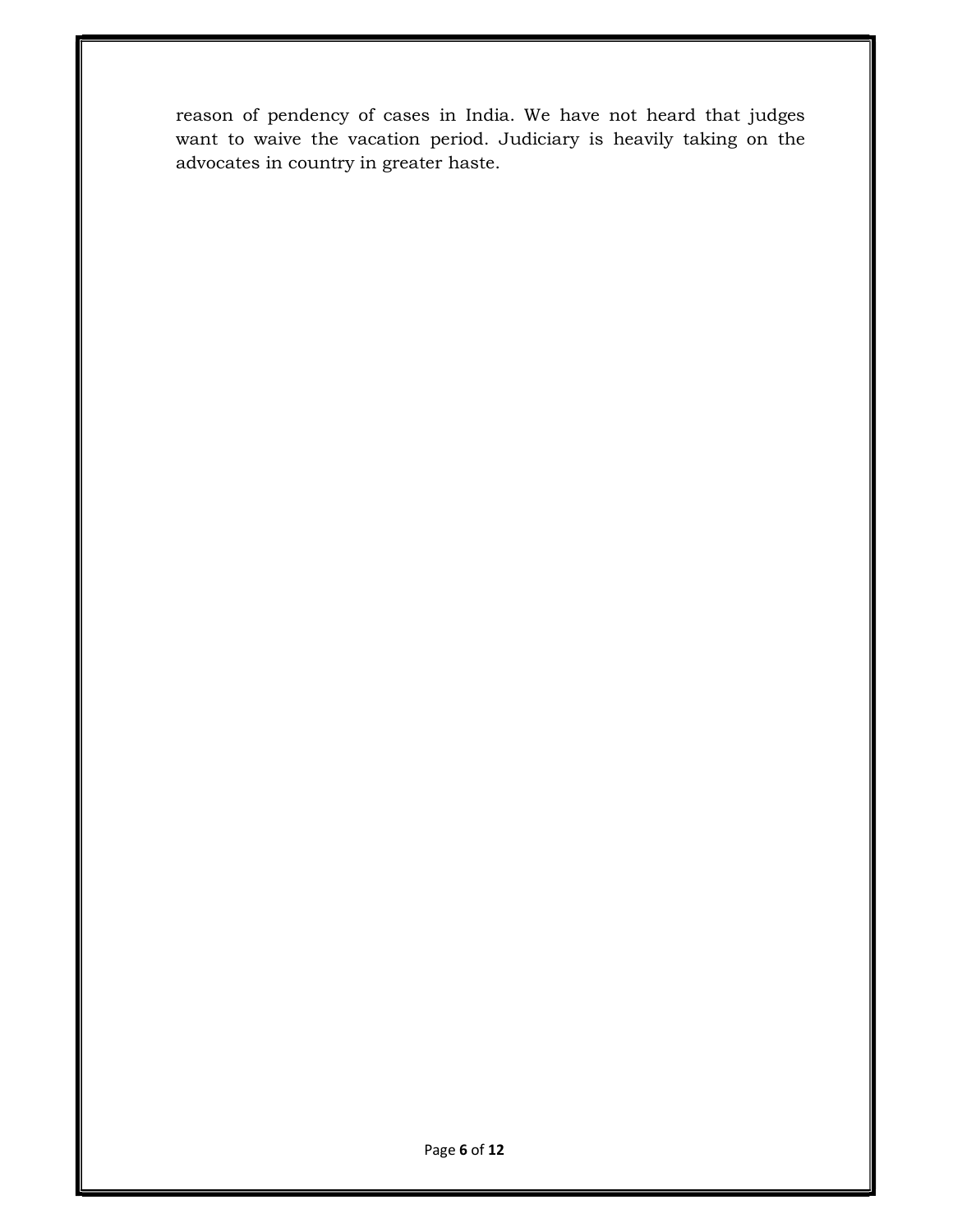## 4. Section 19 : State Bar Council to send copies of rolls of advocates to Bar Council of India

"Every state bar council shall to the Bar Council of India a copy of the roll of advocates prepared by it for the first time under this act and shall thereafter communicate to the Bar Council of India all alteration in, the additions to, any such roll, electronically, as soon as the same has been made within a period not later than seven days".

In the era of digital world, Bar Council of India should come up with an integrated platform where state bar council will fill all information online on platform created by BCI. Anybody can visit the website of BCI and see the statewise/bar council wise details of advocates. Online mechanism is efficient rather than sending updates on roll to BCI time to time.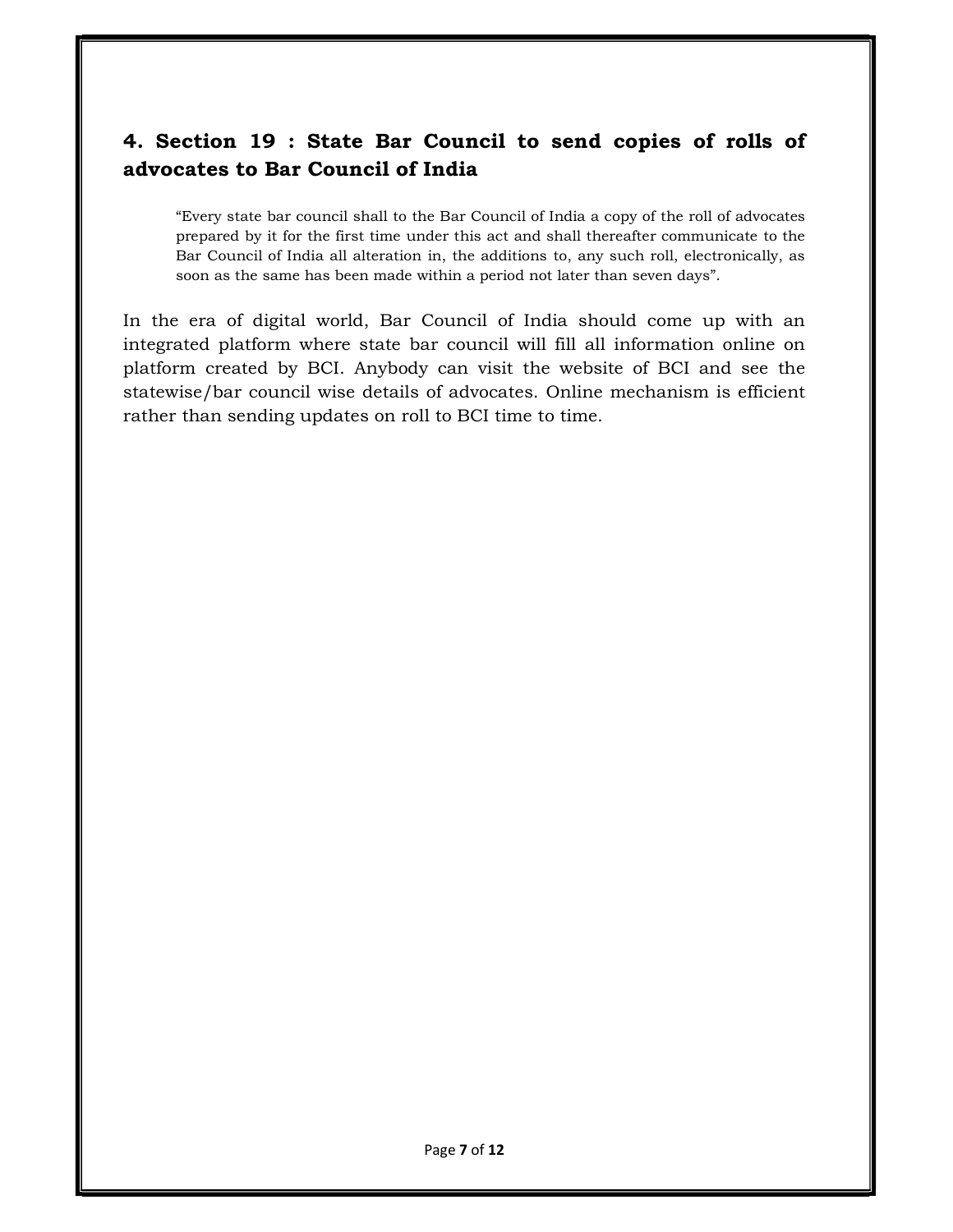## 5. Section 35 :- Punishment of advocates for misconduct

#### Insertion of Section 2(i)(iii) Misconduct

"Misconduct" includes an act of an advocate whose conduct is found to be in breach of or non-observance of the standard of professional conduct or etiquette required to be observed by the advocate; or forbidden act; oran unlawful behaviour; or disgraceful and dishonourable conduct; or neglect; or not working diligently and criminal breach of trust; or any of his conduct incurring disqualification under Section 24A.

#### Remarks

BCI in its draft bill first time has given inclusive definition of Misconduct having wider meaning. Inclusive definition gives wider scope for complaint to complaint but at the same time create ambiguity. For example not working diligently mentioned in definition, now how to judge diligent work of an advocate, what constitute diligent work. Different advocates carry different skills sets, efficiency, way of working. Client may complaint against an advocate if matter goes beyond desired period because of various reasons. Advocates have no recourse to hold case file if fees is not paid by client either full or part. After case is completed and if client does not give fees then what will be remedy for advocates where majority of them don't raise the bill/invoice for professional service.

To have professional behaviour of an advocate in court room, it is desired to have cctv in the court room. Recently Supreme Court has directed the installation of CCTV cameras inside lower courts in at least two districts in every state and union territory within the next three months.<sup>1</sup>

----

Insertion of Section 35(3)(e)

Impose a fine which may extend of rupees 3 Lakhs and the cost of proceedings.

Insertion of Section 35(3)(f)

 $\overline{a}$ <sup>1</sup> http://www.thehindu.com/news/national/sc-orders-installation-of-cctv-cameras-insidedistrict-courts/article17725432.ece, March 29, 2017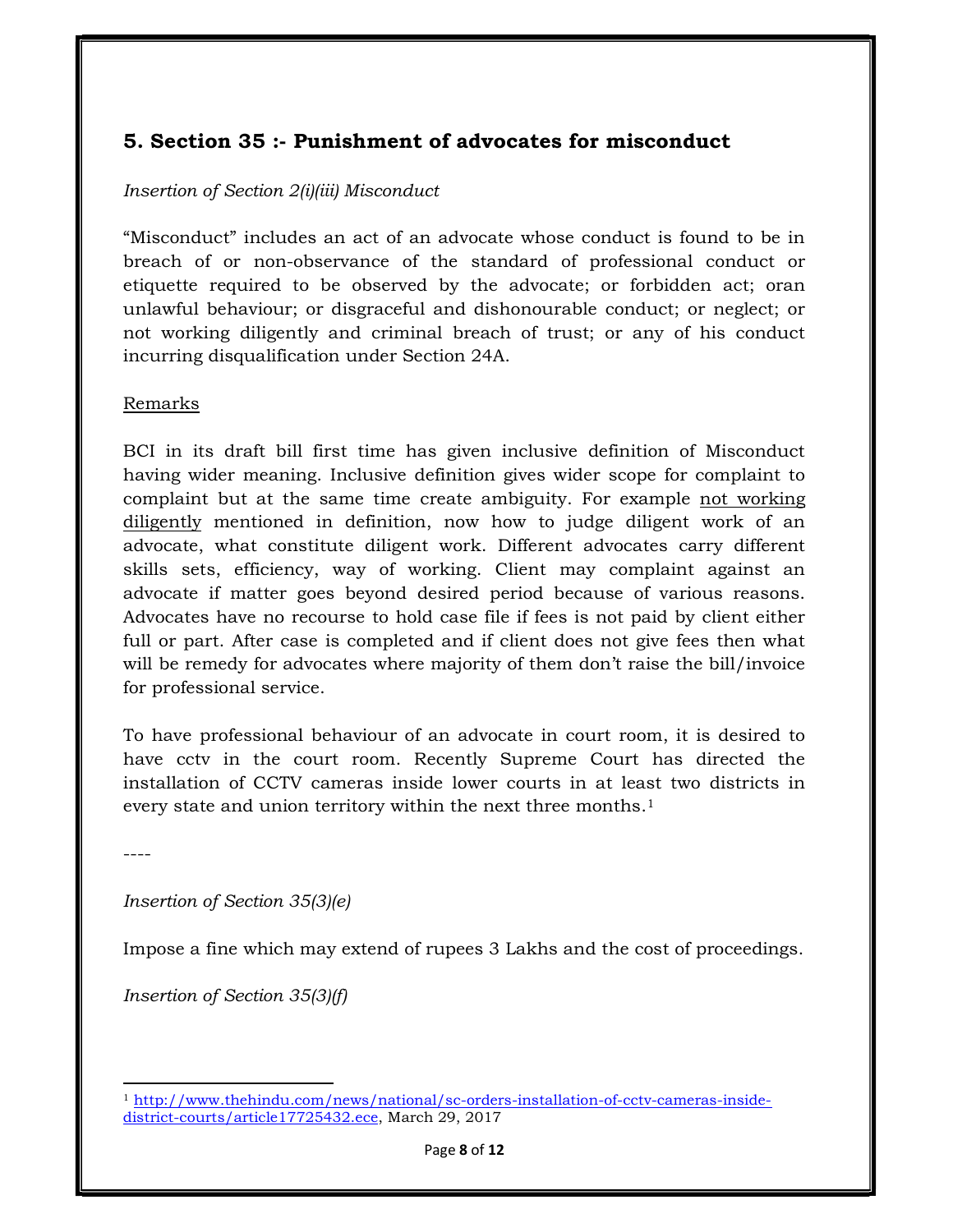Award compensation of such an amount, subject to a maximum of 5 Lakhs as it may deem fit, payable to the person aggrieved by the misconduct of the advocate.

### Insertion of Section 35(3)(g)

Impose costs, subject to a maximum of rupees 2 Lakhs

On the complainant in case the complaint is found to be vexatious, false or frivolous

On the advocate concerned in case he is found to be not cooperating in the disciplinary proceedings under the act.

### Remarks

Quantum of fine and compensation is harsh and has been proposed without any proper reasoning. The Law Commission of India should have gone through the past cases and calculated the quantum of fine and compensation should have been awarded in those cases. This would be the proper base of deciding fine and compensation. Quantum of fine should be fixed at three stages shown as under

First Time – Rs. 25,000 plus reprimand

Second Time – Rs. 50,000 plus  $1<sup>st</sup>$  warning

Third Time – Rs. 1,00,000 plus license suspension for 3 to 5 years depending upon gravity of misconduct

Fine collected to be deposited in separate account and compensation to be paid from the said account to aggrieved client.

----

Section 35(3)(f) to be removed and let client claim compensation under Section 45(A) from appropriate forum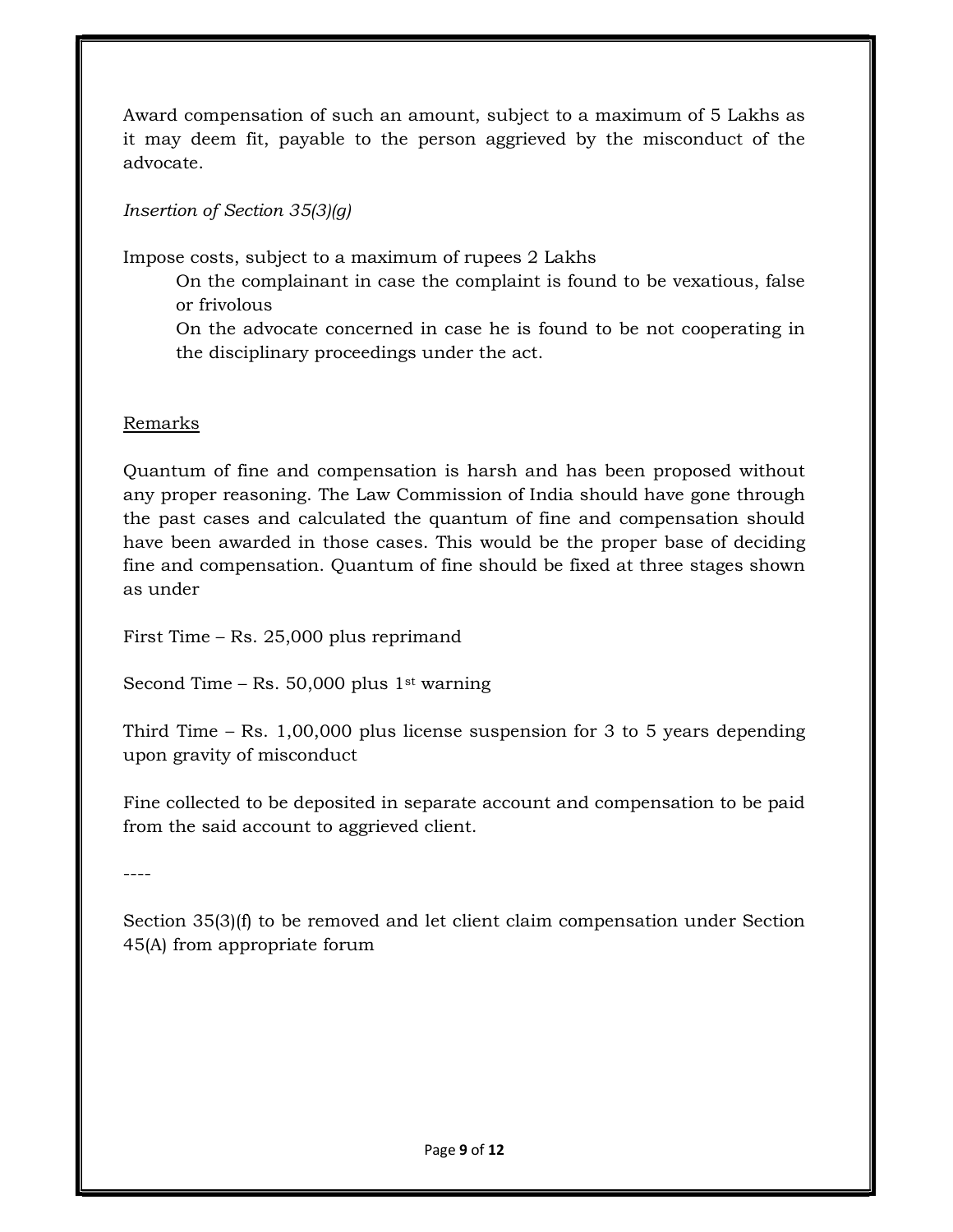### 6. Section 45A :- Claim for compensation in certain cases.

- (1) If any person suffers loss due to the misconduct of the advocate or for his participation in strike or otherwise, then such person may make a claim for compensation against the advocate in the appropriate forum established under any law for the time being in force.
- (2) The non-payment of fees, either in full or part, by a person to his advocate shall not be a defence available for the advocate against whom such claim for compensation is made.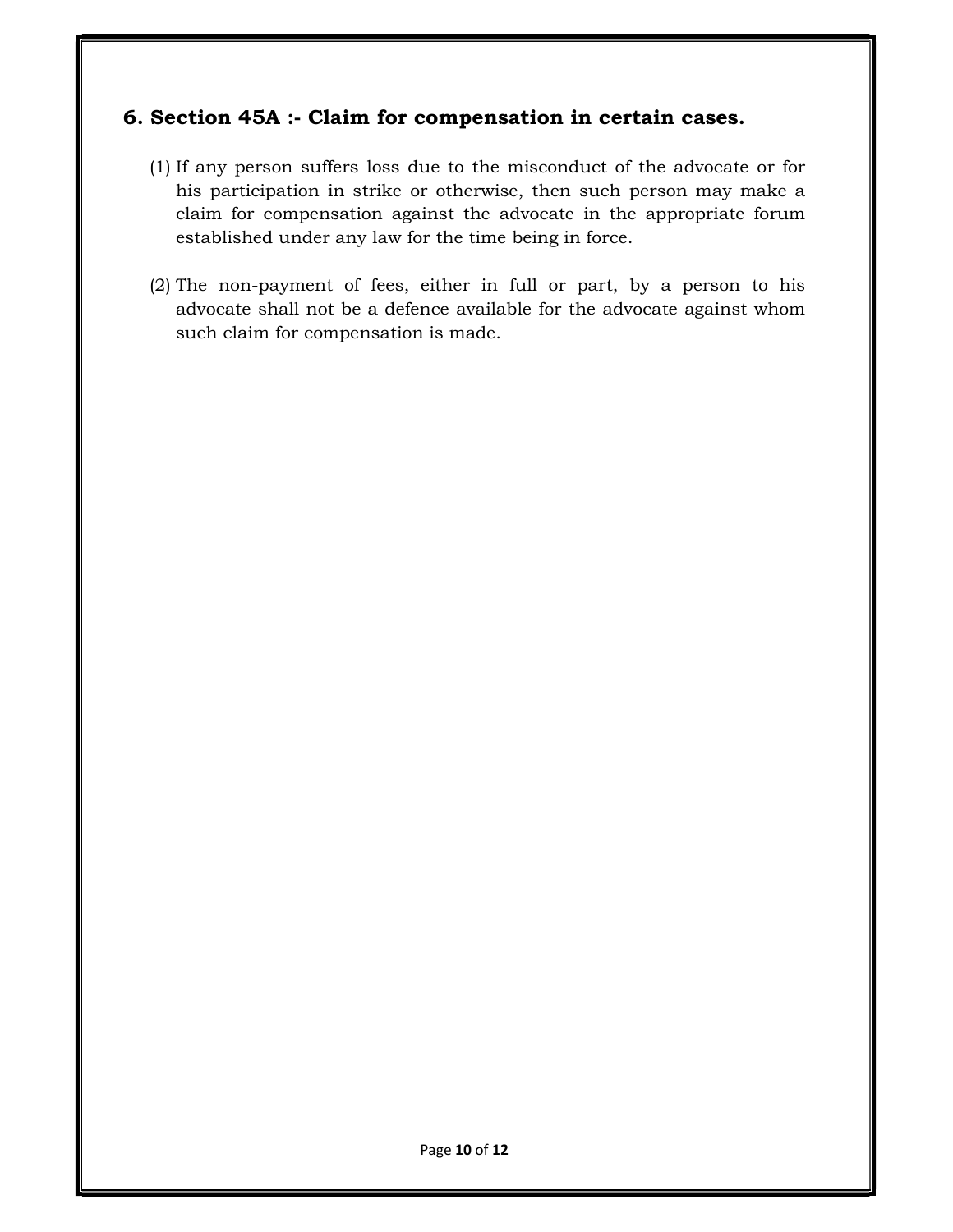## 7. Advocates' Role (Relevant to present issue)

#### Professional Conduct in Court

Advocate is an officer of the court. He is supposed to behave professionally i.e. showing greatest respect to the judicial officers. Present report shows many cases decided by higher judiciary mentioning unprofessional, unwanted, undesired behaviour of the advocate.

#### Ethical Conduct

Advocate carries greater responsibility towards their clients. In absence of this, it defeats very purpose of justice. Advocate should stop being decision maker in the case. He/She should guide the client(s) properly so that they can take the decision in right manner. Presently advocates have become decision maker in the cases rather than being a guide. As a decision maker they tend to forget their professional duties and end up doing professional misconduct as cited by higher judiciary in various cases.